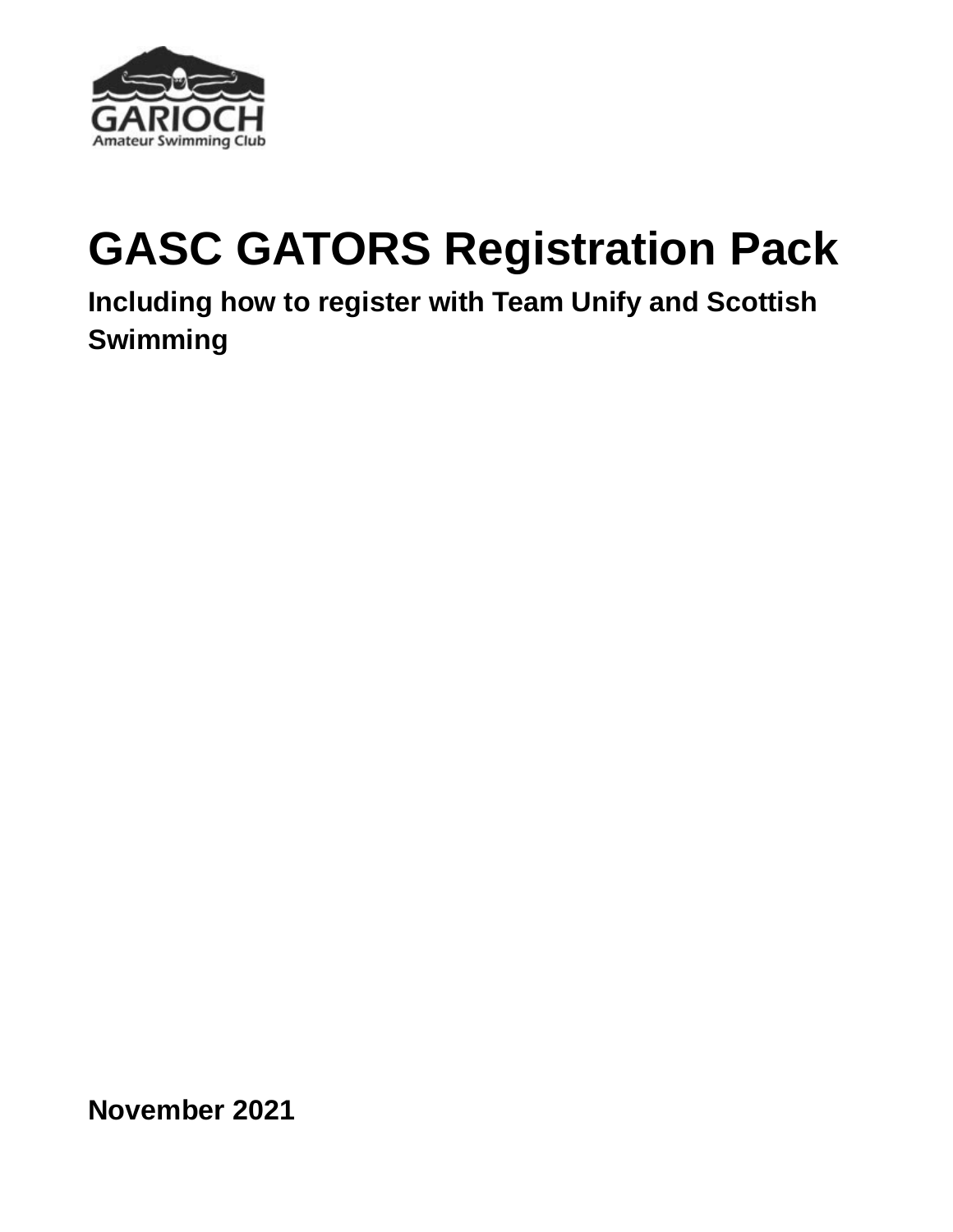# **Joining the Club**

Welcome back to GATORS! This registration pack will give you the information that you need to complete our online registration form through Team Unify.

**\_\_\_\_\_\_\_\_\_\_\_\_\_\_\_\_\_\_\_\_\_\_\_\_\_\_\_\_\_\_\_\_\_\_\_\_\_\_\_\_\_\_\_\_\_\_\_\_\_\_\_\_\_\_\_\_\_\_\_\_\_\_\_\_\_\_\_\_\_\_\_\_\_\_\_\_\_\_\_\_\_\_\_\_\_\_\_\_\_**

All the policies included in this pack are individually downloadable from the GASC website **https://uk.teamunify.com/team/gasc/page/home** and are hyperlinked in the Team Unify online Registration Form.

### **JOINING TEAM UNIFY**

Once you have your Scottish Swimming Membershipnumbers please click [this](http://uk.teamunify.com/MemRegStart.jsp?team=gasc) link (or the one sent in your email) to complete our Team Unify Registration Form. Team Unify is a swim club managementsystem that gives us the ability to use online tools to improve communication, billing, coaching and membership. The benefit to you is that almost everything is now done through Team Unify including electronic sign ups to meets, online payment of competition fees and membership, easy access to your swimmer's results history and sign ups for volunteering etc.

The first thing you will be asked to do will be to **createa family accountin your name**. The system allows only one email address and password to be registered, so where appropriate both sets of parents / guardians,or both the parent and swimmer if both want access to the account, will need to use the same email address and password to log in to the system. This email address will also be the main way that we communicate with you. If you would like another parent / guardian / athlete to receive all emails, please add their address as an alternate email address when you create the account.

Once you have created your family account on Team Unify, you will be asked to **create a member profile for your swimmer AND every parent(s)that is also registeredwith Scottish Swimming**. This allows us to attach any certificates or courses you have completed to your account e.g. PVG / First Aid / Coaching.

Please make sure you complete both sets of Parent / Guardian information in your family account, as well as any medical information that is relevant to your swimmer in their member account. Team Unify is the main way we have of getting in touch with you should something happen at the pool, and it is only as up to date as you keep it.

#### **WHAT HAPPENS NEXT**

Once your registration has been accepted, our club Treasurer will send you a link to the club's electronic sign up procedure where you will be asked to enter at least one set of card details. You can enter as many cards as you like, but only two can be selected at any one time:

- 'Fees Associated With Your Account' = the card that your monthly swim fees are debited from
- 'On Demand Payment' = any additional debits, like competition fees or one off charges

The same card can also be used for both.

You will also be sent an email detailing the charges you should expect. These will include your athlete's Scottish Swimming registration fee, the Annual Club Membershipfee, and the first month's swim fees. However,your card will not be charged until we have given you advance notice.

If you have any problems at all with registering, please feel free to give the Club Secretarya call on 07980 **046355.**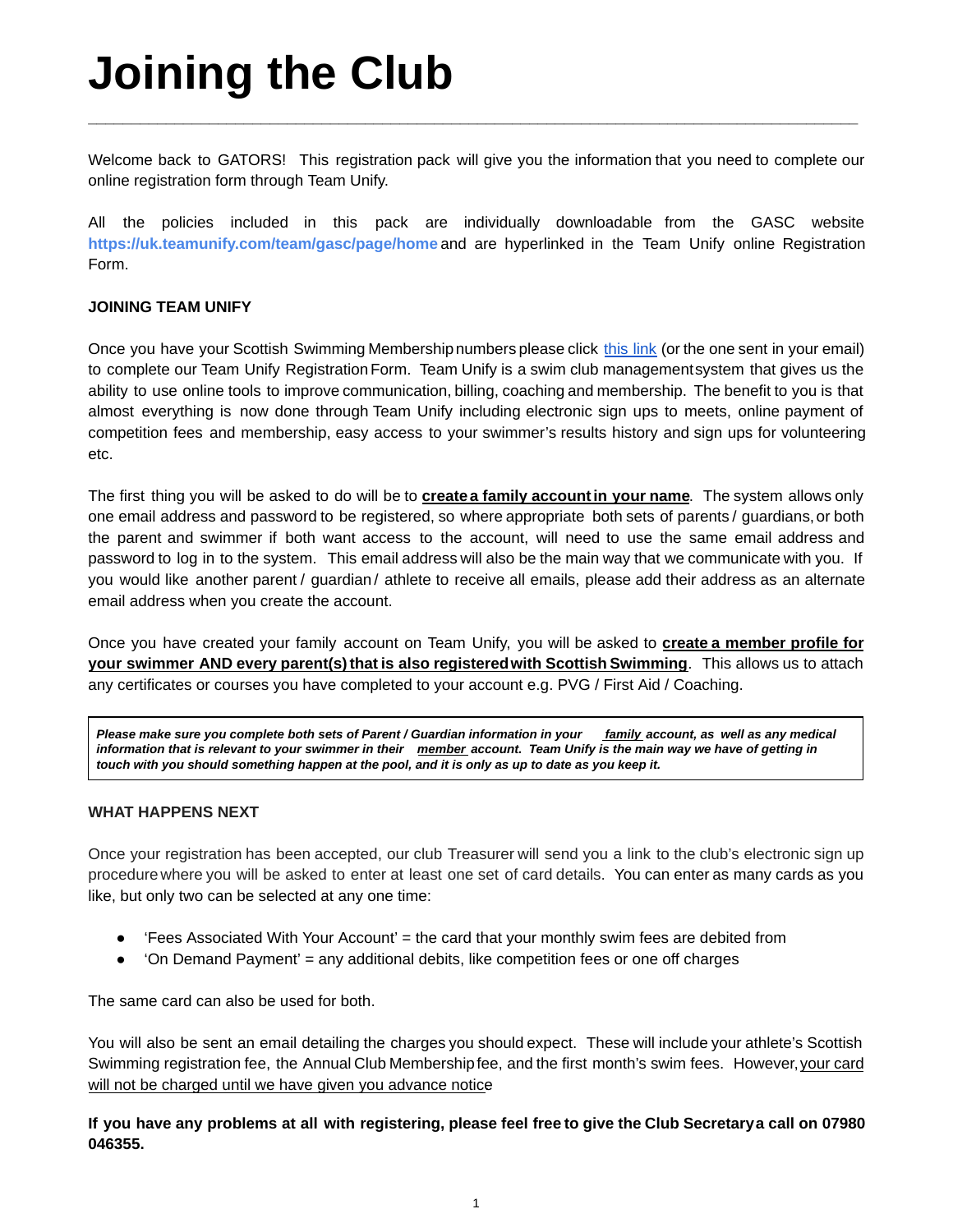**The following policies are for your information and are to be agreed via the Team Unify Member Registration Form. You can also download copies from our website.**

If you have any problems or questions, please contact the club secretary on **GASCsec@gmail.com**.

## **Photographic Policy**

From time to time, parents / guardians / athletes will be asked for permission to be photographed or filmed whilst participating in swimming. This could be for one of the following reasons:

 $\mathcal{L}_\mathcal{L} = \mathcal{L}_\mathcal{L} = \mathcal{L}_\mathcal{L} = \mathcal{L}_\mathcal{L} = \mathcal{L}_\mathcal{L} = \mathcal{L}_\mathcal{L} = \mathcal{L}_\mathcal{L} = \mathcal{L}_\mathcal{L} = \mathcal{L}_\mathcal{L} = \mathcal{L}_\mathcal{L} = \mathcal{L}_\mathcal{L} = \mathcal{L}_\mathcal{L} = \mathcal{L}_\mathcal{L} = \mathcal{L}_\mathcal{L} = \mathcal{L}_\mathcal{L} = \mathcal{L}_\mathcal{L} = \mathcal{L}_\mathcal{L}$ 

- Video footage for performance development.
- Media coverage of an event or achievement.
- Promotional purposes e.g. website or publication.

### **USE OF IMAGES & INFORMATION**

- All images and accompanying information will comply with Scottish Swimming's Child Protection Policy & Procedures.
- No photographing or filming will be permitted in changing areas, toilets or showers.
- No unsupervised access or one-to-one sessions will be allowed unless this has been explicitly agreed with the child and parents / guardians.
- GASC will ensure that all negatives, copies of video and digital photograph files in our control are stored in a secure place. These will not be kept for longer than is necessary having regard to the purposes for which they were taken.
- Images will not be shared with external agencies unless express permission is obtained from the child and parent / guardians.
- Athletes' modesty will be protected at all times. To this end:
	- Action shots should be a celebration of the sporting activity and not a sexualised image in a sporting context.
	- Action shots should not be taken or retained where the photograph reveals a torn or displaced swimming costume.
	- Poolside shots of children should normally be above the waist only in a swimming costume, though full club kit shots are approved.
	- Athletes should only be photographed in swimwear during action shots.

I understand that if I do not wish my athlete to be included in videos or photographs, my athlete **knows to inform the coach prior to the photographs being taken.**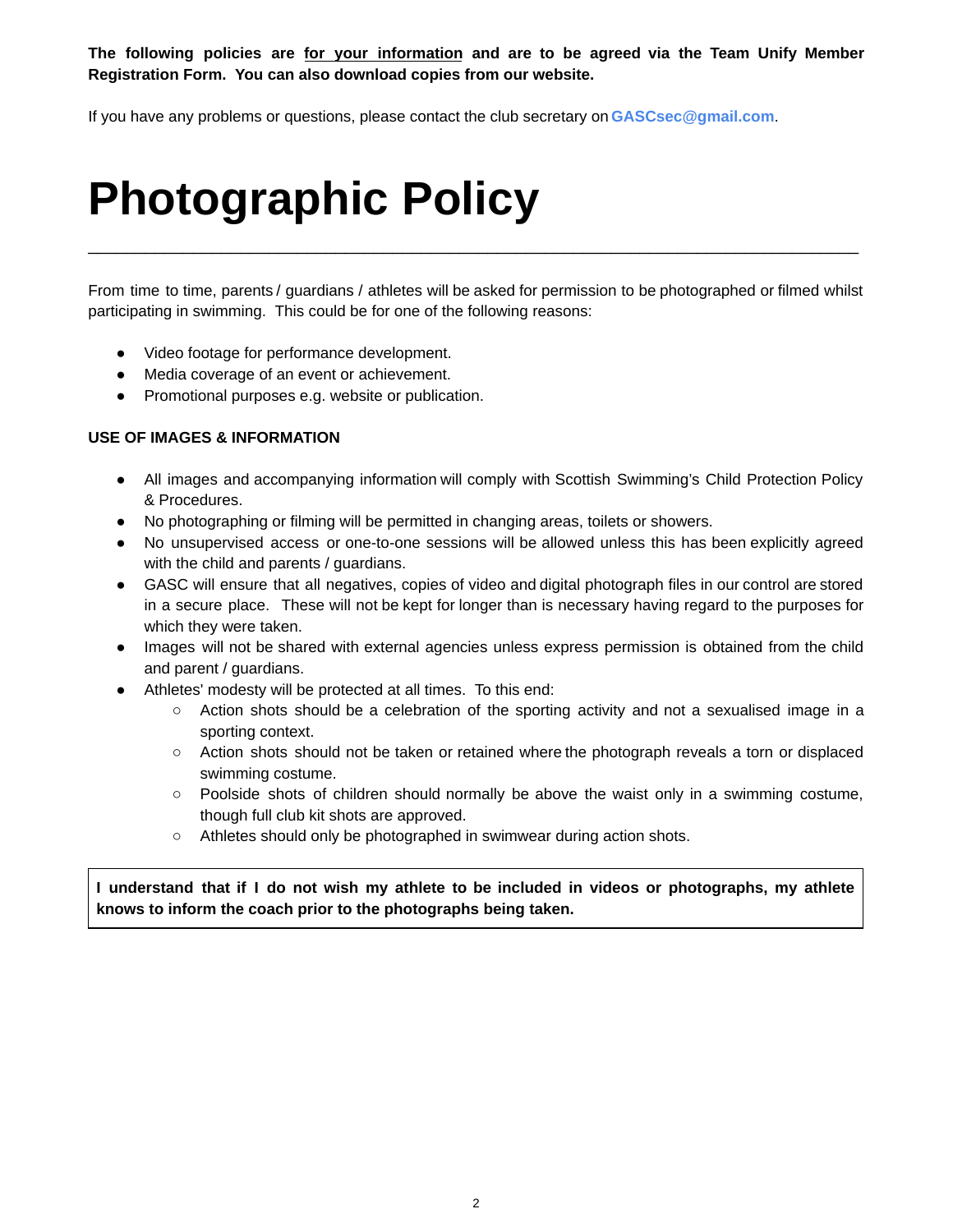## **Mobile Phone Policy**

### **AIM AND SCOPE**

The aim of the Mobile Phone Usage Policy is to promote safe and appropriatepractice throughestablishing clear acceptable use through guidelines. This policy applies to all members of the club, and relates directly to the appropriate codes of conduct.

**\_\_\_\_\_\_\_\_\_\_\_\_\_\_\_\_\_\_\_\_\_\_\_\_\_\_\_\_\_\_\_\_\_\_\_\_\_\_\_\_\_\_\_\_\_\_\_\_\_\_\_\_\_\_\_\_\_\_\_\_\_\_\_\_\_\_\_\_\_\_\_\_\_\_\_\_\_\_\_\_\_\_\_\_\_\_\_\_\_**

### **RESPONSIBILITY**

It is the responsibility of the athletes / coaches / volunteers to adhere to the guidelines outlined in this document. It is the parent's responsibility to allow their child to have a mobile phone, and should be aware if their child takes a mobile phone to club sessions. Permission to have a mobile phone during the club sessions/events will be dependent on the parent/guardian giving their permission in the form of a signed copy of this policy.

### **POLICY STATEMENT**

It is recognised that smartphones contain a wide variety of functions which can be susceptible to misuse. Misuse includes taking and distribution of indecent images, exploitation and bullying. Misuse of smartphones can cause distress to individuals, impact on self-confidence and mental well-being, as well as impact on privacy and right to confidentiality. Such concerns are not exclusive to children and young people. It is appreciated that it can be very difficult to detect when smartphones are being used, particularly in relation to additional functions. The use of all mobile phones is therefore limited, regardless of their capabilities. There are 'mobile phone free' areas within the Club setting. These are areas that are considered to be the most vulnerable and sensitive:

- Changing rooms
- Toilets
- Showers

There is a zero-tolerance policy in place with regards to use of mobile phones by any individual in these **areas.**

#### **INAPPROPRIATE USE**

The following are examples of inappropriate use; this is not an exhaustive list.

Members using their mobile phones to:

- using vulgar, derogatory or obscene language while using a mobile phone
- engage in personal attacks
- harass other people
- posting/sharing private information about others using SMS messages/social media
- taking/sending photos or objectionable images
- phone calls that include elements of the above.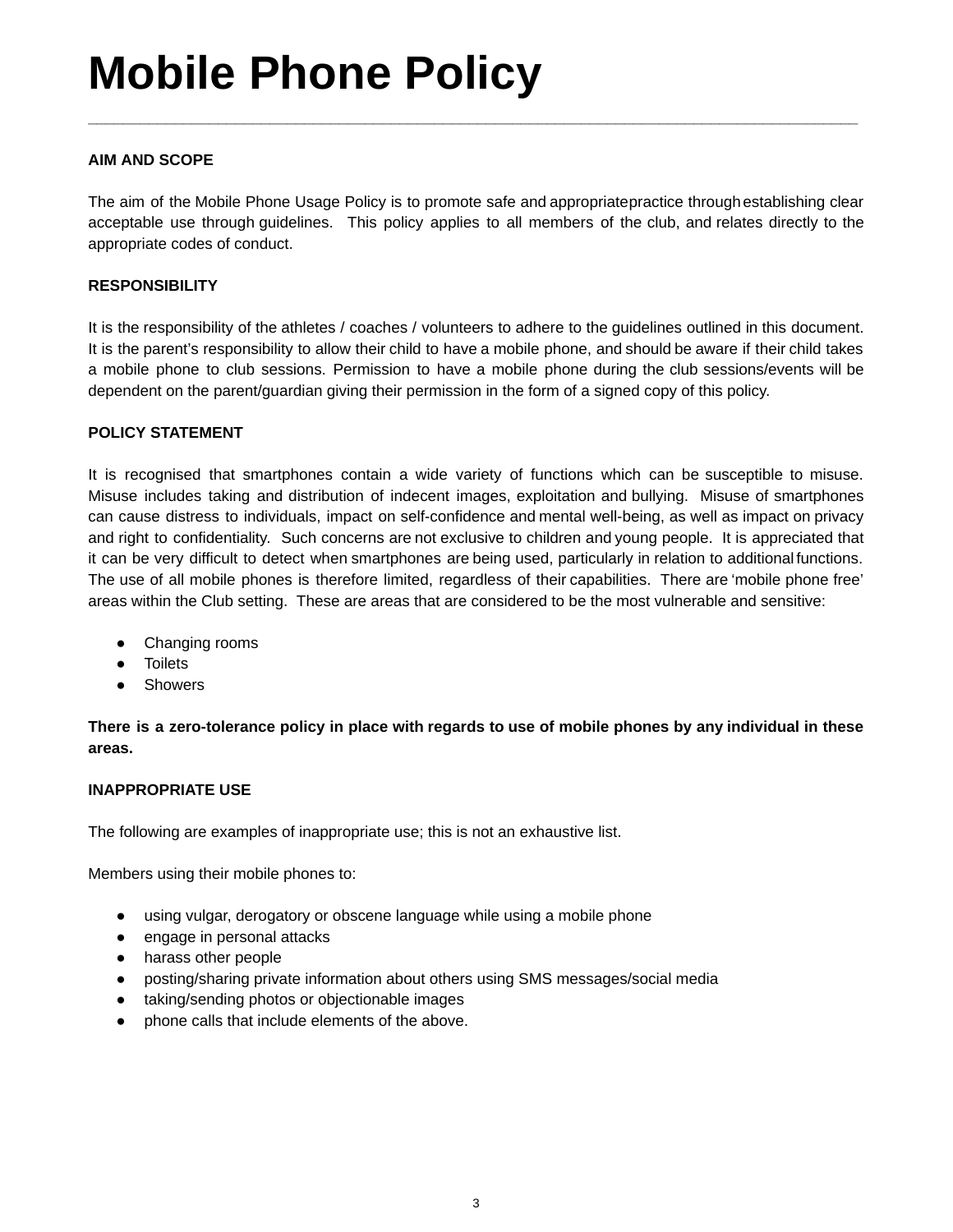### **CONSEQUENCES DUE TO INAPPROPRIATE USE**

Breaches of the Acceptable Use of Mobile Phone Policy will be dealt with in accordance with the clubs disciplinary procedures and depending on the nature of the breach may be subject to criminal proceedings.

I understand that if I do not follow the Acceptable Use of Mobile Phone Policy, any/all of the following actions may be taken by my club or Scottish Swimming:

- 1. Be required to apologise formally
- 2. Receive a warning; verbal or written
- 3. Be dropped or substituted
- 4. Suspended by the club
- 5. Be required to leave the club
- 6. Forbidden to take my mobile phone or other portable device to swimming
- 7. Be required to have my continued participation in club activities supervised by my parents/guardians
- 8. Be required to sign up to a behavioural management plan
- 9. Serious breaches depending on the nature of the incident may have to be reported to the police

**I have read and understand the above information and appropriate use of mobile phones within Club** sessions / events. I understand that this form will be kept on file and that the details may be used (and shared with a third party if necessary) to assist identifying a phone should the need arise (e.g. if lost, **or if the phone is being used inappropriately).**

If my athlete has a mobile phone, I give them permission to have a phone at club sessions and **understand that my athlete will be responsible for ensuring that the mobile phone is used appropriately and correctly while under the Club's supervision, as outlined in this document.**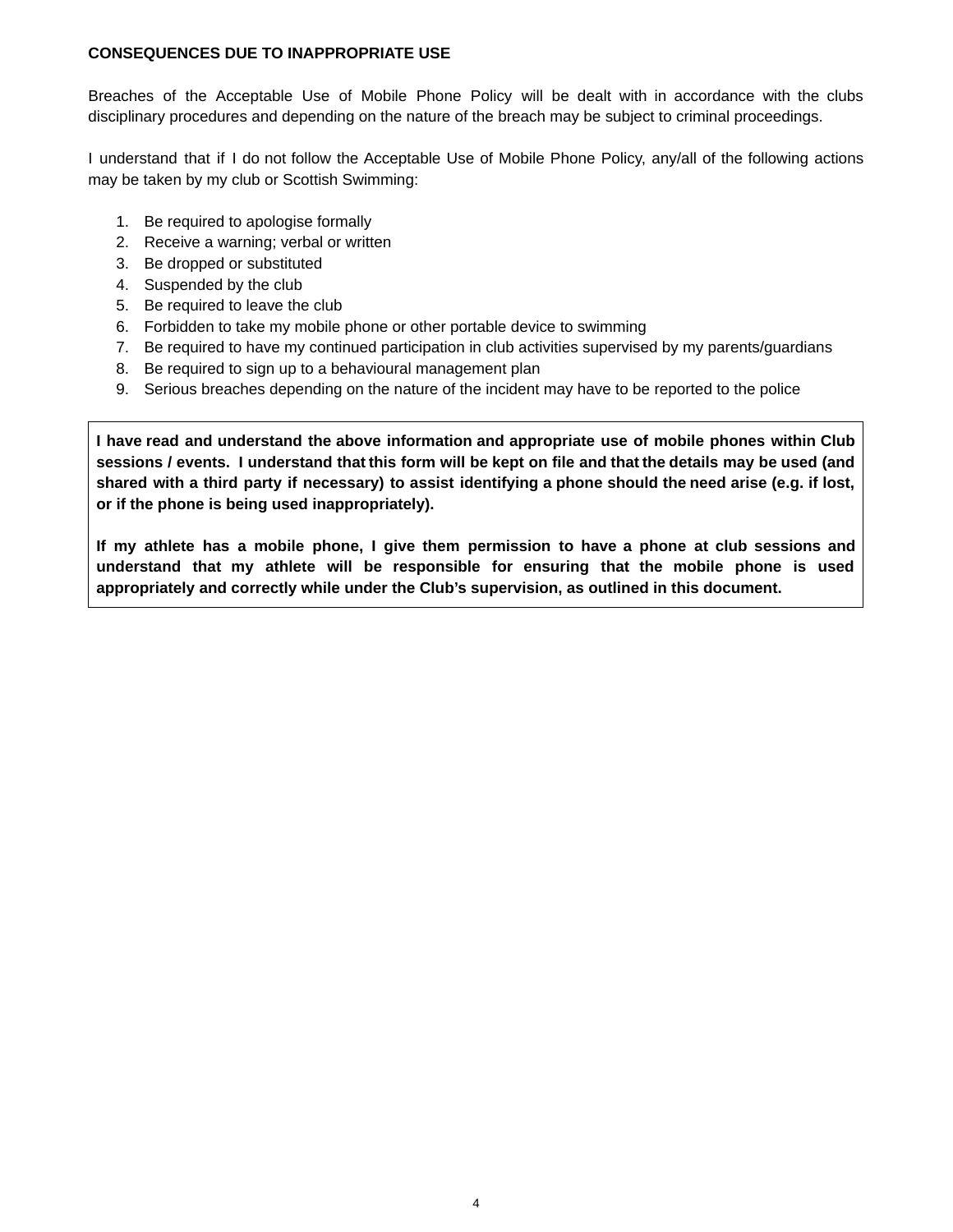# **U18 Athlete Code of Conduct**

GASC is dedicated to creating an environment that nurtures the enjoyment and enthusiasm of every athlete within our club, through a safe, positive environment. We want to empower our athletes to base their conduct on a sense of personal integrity based on the acceptance of rules, fairness, equality, respect for others, moral conduct and a sense of what is right; where ethical behaviour, rule breaking, drug taking or violence is automatically rejected as being irrelevant to the true purpose of swimming.

**\_\_\_\_\_\_\_\_\_\_\_\_\_\_\_\_\_\_\_\_\_\_\_\_\_\_\_\_\_\_\_\_\_\_\_\_\_\_\_\_\_\_\_\_\_\_\_\_\_\_\_\_\_\_\_\_\_\_\_\_\_\_\_\_\_\_\_\_\_\_\_\_\_\_\_\_\_\_\_\_\_**

### **I agree to:**

- 1. Be friendly and supportive, offer help if needed
- 2. Practice and participate fairly and be trustworthy
- 3. Behave with respect to others including coaches / teachers, venue staff, officials, other athletes, parents, team managers and spectators
- 4. Respect the rules of my club, those of the facilities and Scottish Swimming
- 5. Respect the rights, dignity and worth of all participants regardless of age, disability, gender, ability, race, cultural background or religious beliefs or sexual identity
- 6. Always strive to do my best and refrain from inappropriate conduct towards others including physical, verbal, written or emotional, in person or through the use of social media
- 7. Be a positive role model and refrain from bullying and getting involved in inappropriate peer pressure and push others into something they do not want to do
- 8. Set a good example at all times in aspects of dress, punctuality, language, behaviour and respect of equipment and others
- 9. Wear suitable kit
- 10. Will not smoke, consume alcohol or drugs of any kind
- 11. Abide by Scottish Swimming Acceptable use of Mobile Phone Policy and Social Media Guidelines
- 12. Report inappropriate behaviour or risky situations to a member of staff

Our Club recognises that to create a supportive atmosphere, which allows everyone to compete / participate to the best of their abilities, it is important for athletes to know that while we have high expectations of their behaviour, they can expect the same in return from us.

### **You have the right to:**

- 1. Be safe and happy while taking part in the sport in a protected environment
- 2. Be respected and treated fairly and participate on an equal basis, appropriate to your ability
- 3. Be protected from abuse by others from within or outwith the club
- 4. Ask for help
- 5. Be believed
- 6. Be listened to
- 7. Be referred to professional help if needed

Breaches of the Athlete Code of Conduct will be dealt with in accordance with the club's disciplinary procedures.

I understand that if I do not follow the Athletes Code of Conduct, any / all of the following actions (not an exhaustive list) may be taken by my club or Scottish Swimming:

- 1. Be required to apologise formally
- 2. Receive a warning; verbal or written
- 3. Be dropped or substituted
- 4. Be required to leave the club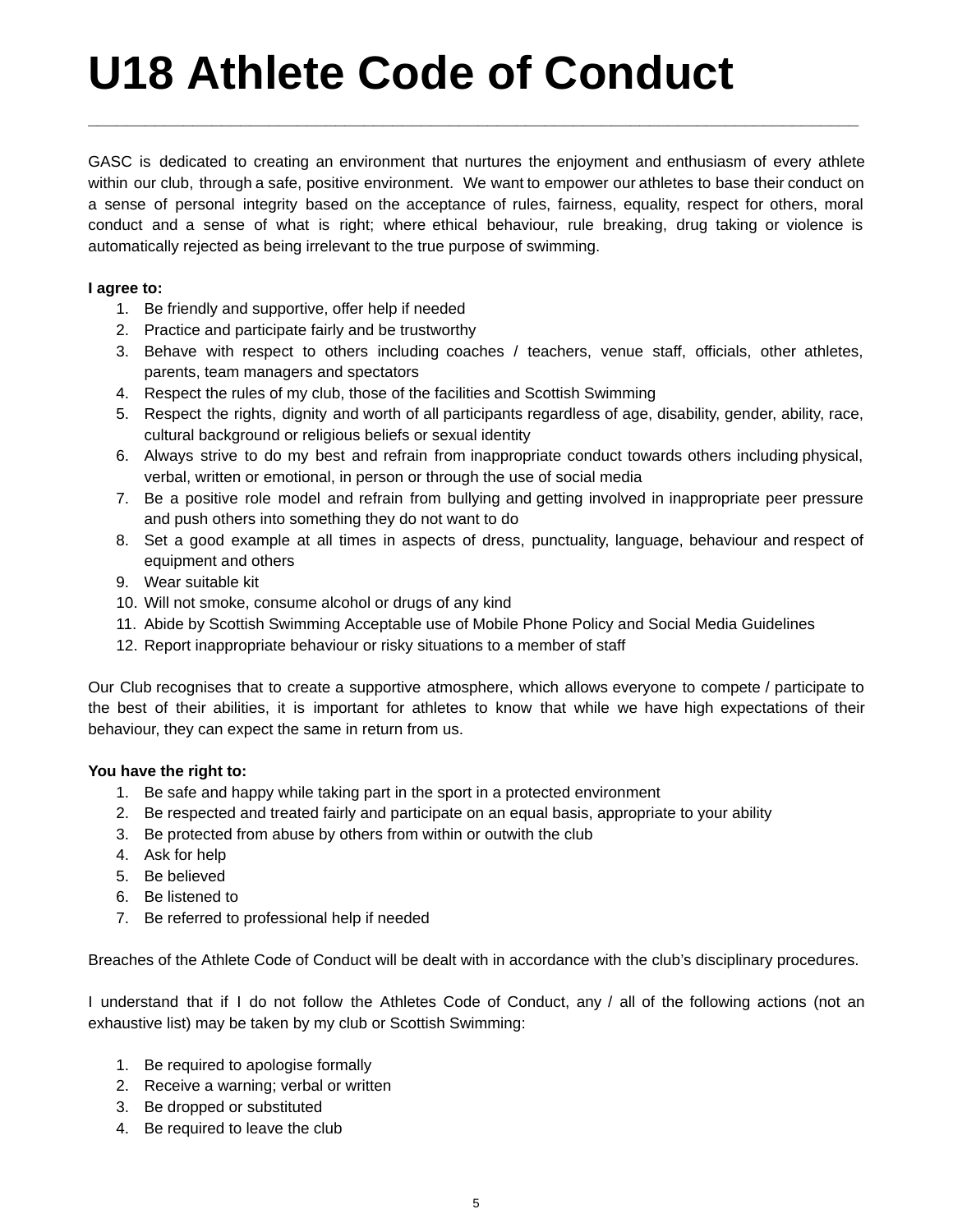# **Parent/Guardian Code of Conduct**

**\_\_\_\_\_\_\_\_\_\_\_\_\_\_\_\_\_\_\_\_\_\_\_\_\_\_\_\_\_\_\_\_\_\_\_\_\_\_\_\_\_\_\_\_\_\_\_\_\_\_\_\_\_\_\_\_\_\_\_\_\_\_\_\_\_\_\_\_\_\_\_\_\_\_\_\_\_\_\_\_\_**

GASC is dedicated to creating an environment that nurtures the enjoyment and enthusiasm of every child within our sport, through a safe, fun and progressive environment. We aim to create a welcoming and vibrant environment, promoting inclusivity and diversity that caters for participant's needs and aspirations. It is important that children participate in the right spirit and in a supportive atmospherewhich allows them to perform to the best of their abilities; valuing and recognising effort as well as results.

In order to achieve this, we rely heavily on parents / carers to give their support in the right way. All club activities both in and out of the pool are covered by this code of conduct and all parents / carers are asked to abide by this Code of Conduct at all times.

### **Supporting your Child:**

- 1. Ensure your child is properly prepared clothing, kit, equipment, food, drink etc
- 2. Encourage your child to have fun
- 3. Never condone rule violations or use of prohibited substances
- 4. Encourage your child to respect the rules, and teach them that they can only do their best
- 5. Ensure that your child understands their code of conduct
- 6. Inspire your child to be the best they can be both in the sport and in life
- 7. Help them understand the important life lessons to be gained from sport such as: leadership, handling adversity, teamwork, persistence and compassion
- 8. Establish a positive relationship with your child's coach
- 9. Do not ridicule or shout at you child for making mistakes or losing at events / competitions

### **Supporting our Club:**

- 1. Abide by the Club's Parent Participation Policy
- 2. Complete and agree to any additional policies pertaining to your child's participation
- 3. Keep contact and medical information up to date
- 4. Deliver and collect your child punctually before and after sessions / races / events and inform the organiser prior to the activity starting if your child is to be collected early
- 5. Support the club by attending events and fundraising activities when you can
- 6. Abide by Scottish Swimming Acceptable Use of Mobile Phone Policy and Social Media Guidelines

### **Supporting our Club at events and competitions:**

- 1. Encourage all members of the club by applauding their effort
- 2. Show understanding when athletes make mistakes or if they don't win / PB
- 3. Be positive. Discuss performances in a constructive manner at an appropriatetime; focus on things the athlete did well. Don't dwell on mistakes
- 4. Support all efforts to remove verbal and physical abuse from sporting activities
- 5. Respect and applaud other athletes / teams for their efforts, not just your own
- 6. Behave responsibly and do not use inappropriate language whilst involved in or spectating at club activities, and treat swimmers, coaches, club volunteers, officials and other parents with due respect
- 7. Abide by Scottish Swimming Acceptable Use of Mobile Phone Policy and Social Media Guidelines

### **As a Parent / Guardian you have the right to:**

- 1. Be assured that your child is safe and protected during their participation in all activities
- 2. Be informed of problems or concerns relating to your child
- 3. Be informed if your child is injured or unwell
- 4. Have your consent sought for issues such as trips and photography
- 5. Contribute to decisions within the club
- 6. Have any concerns about any aspect of your child's welfare listened to and responded to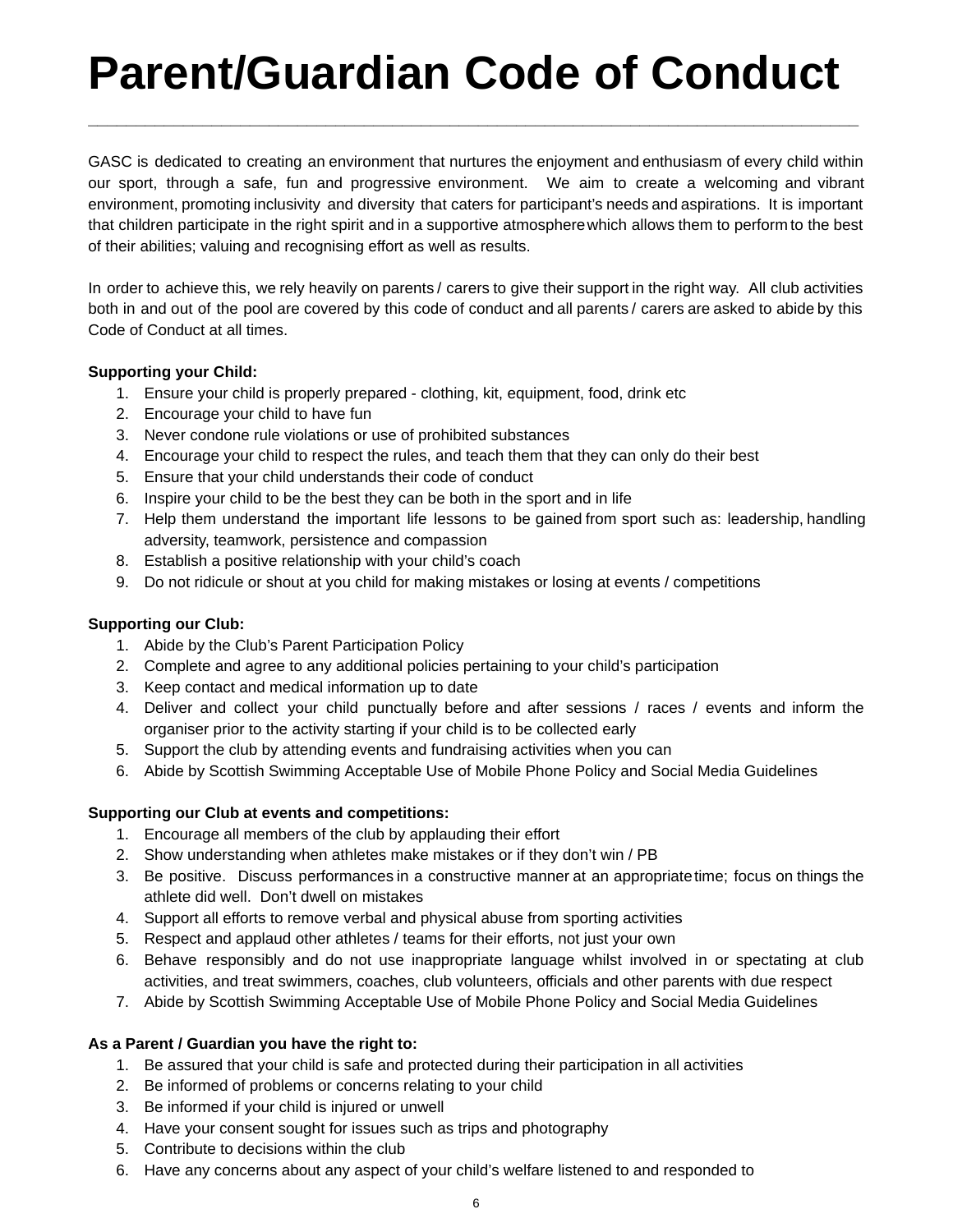Where a parent / guardian is a member of the Club / Scottish Swimming, any breaches of the Parent / Guardian Code of Conduct will be dealt with in accordance with the club's disciplinary procedures.

If the parent / guardianis not a member of the Club / Scottish Swimming, any breaches of the Parent / Guardians Code of Conduct will result in removal from the event / ban for future events.

I have read with my athlete and explained the U18 Athlete Code of Conduct and I have read and **understood the Parent Code of Conduct and we agree to be bound by them.**

**I understand that breaches of the Code of Conduct will be dealt with in accordance with the club's disciplinary procedure.**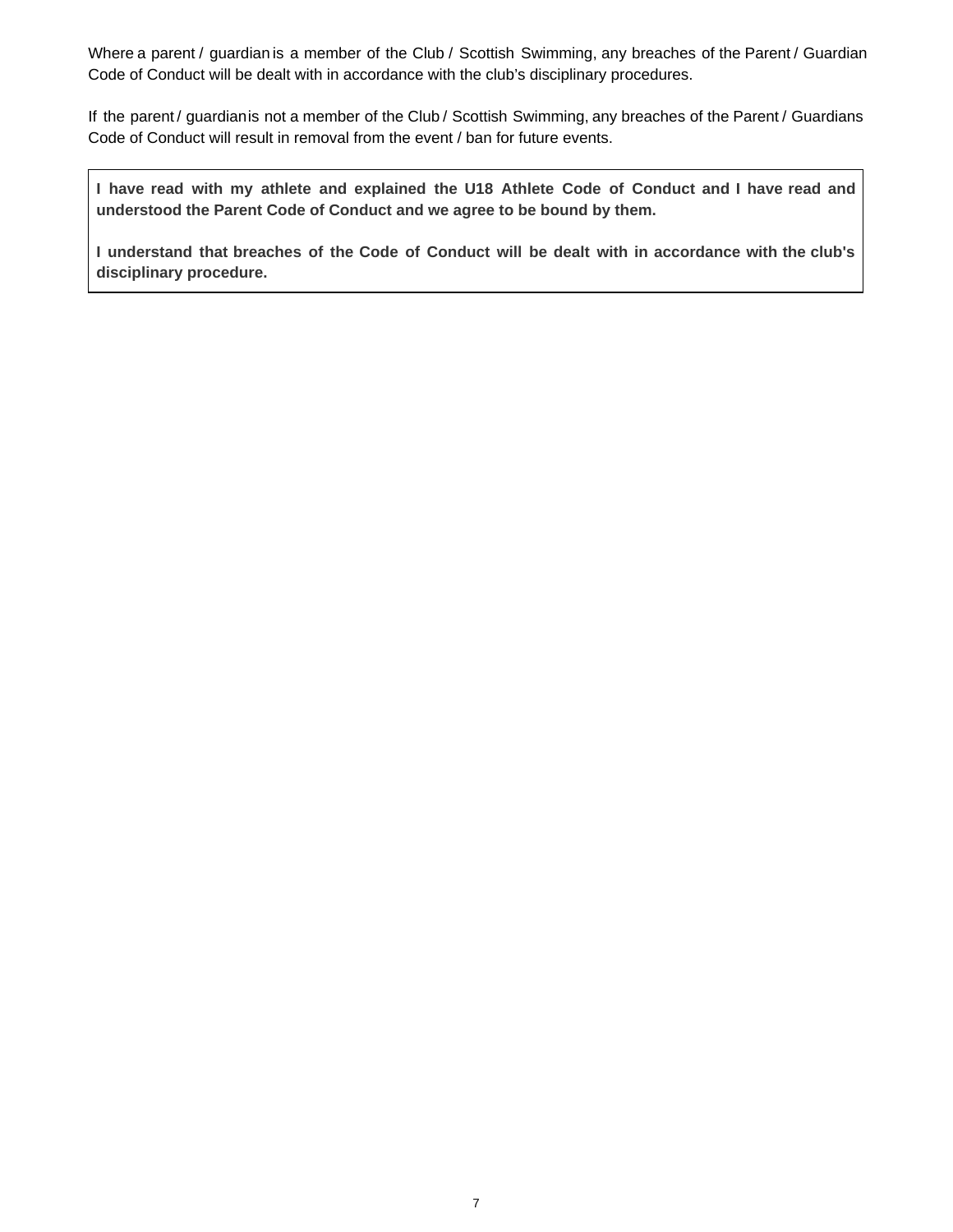## **Data Protection Policy**

In order that Garioch Amateur Swimming Club (GASC) complies with the Data Protection Act 1998, the following policy needs to be understood and agreed.

**\_\_\_\_\_\_\_\_\_\_\_\_\_\_\_\_\_\_\_\_\_\_\_\_\_\_\_\_\_\_\_\_\_\_\_\_\_\_\_\_\_\_\_\_\_\_\_\_\_\_\_\_\_\_\_\_\_\_\_\_\_\_\_\_\_\_\_\_\_\_\_\_\_\_\_\_\_\_\_\_\_\_\_\_\_\_\_\_\_**

GASC provide training and competitive opportunities for swimmers of all ages and standards. During the course of this activity, coaches will compile information on swimmers relating to personal details and performances. The following list provides guidance on the information gathered and recorded in both electronic and manual format:

- Name
	- Address
	- Date of Birth
	- Weight and Height\*
- Competition results
- Test set results
- Personal goals\* ● Video footage/photographs of
- competitions and performances
- Details of next of kin
- Details of Medical Practitioner
- Details of relevant medical conditions\*

The information marked \* is kept confidential between the individual, their coach, the GASC Head Coach and Team Managers (where appropriate). Competition, performance results and related news articles, along with any relevant photographs\*\* may be posted on the GASC notice board, the GASC website and in the media.

In addition, personal best times, along with names, dates of birth and SASA registration numbers are submitted to other clubs for the purposes of entering competitions. Personal details on address, telephone numbers, email and date of birth will not be divulged to anyone outwith the GASC administration unless for the purpose so described or with the express permission of the member. Video footage may be shared with other swimmers with the individual's permission.

**\*\*Such photographs are not captioned in any way that may identify individual subjects and swimmers must be appropriately dressed when photographed out of the water i.e. wearing t-shirts or other garments which cover their swimming costumes.**

Information on swimmers held by GASC will be destroyed within one year of the individual leaving the GASC programme of activity.

### **I confirm that I have read and understood the GASC Data Protection Policy**